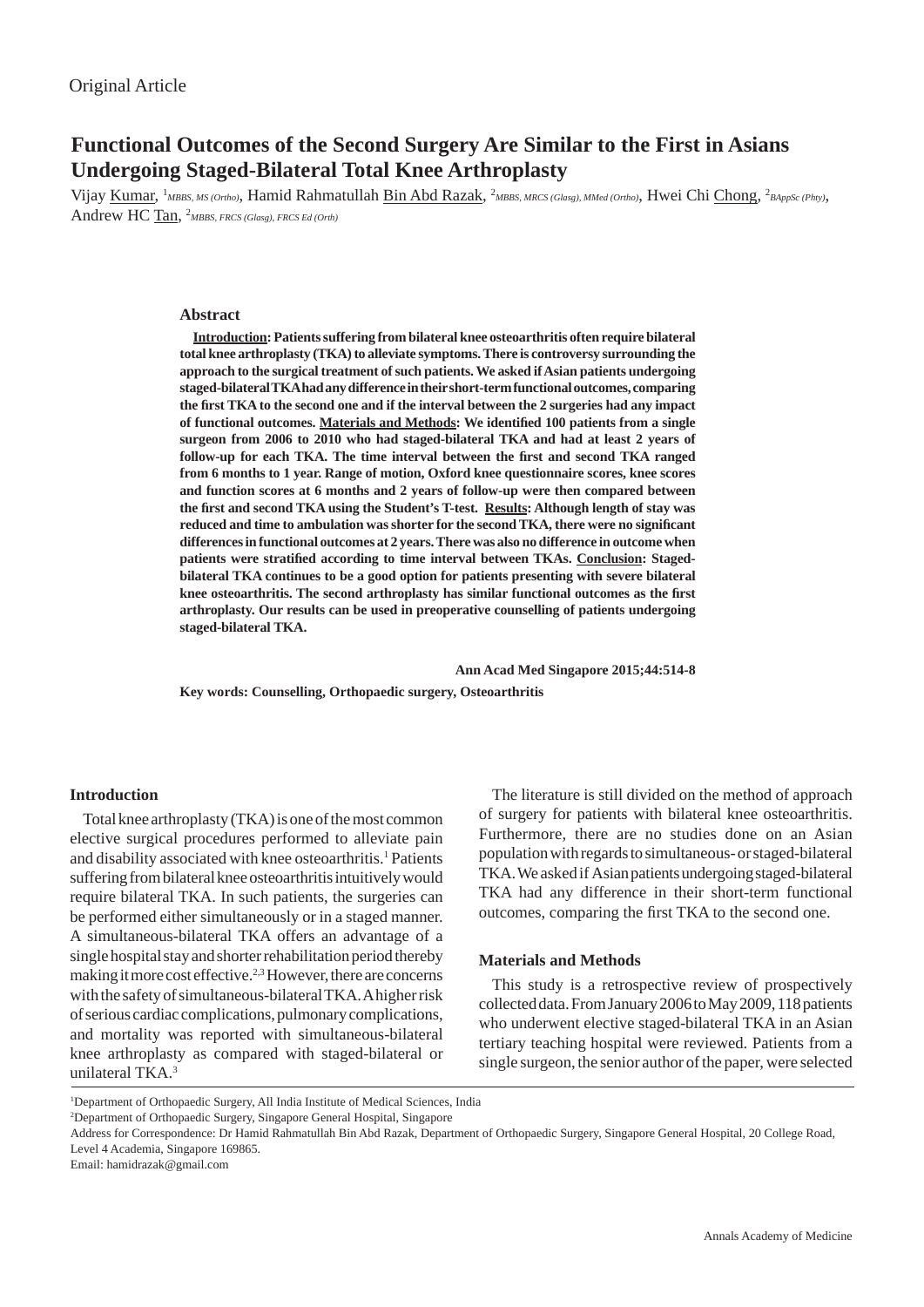for consistency of surgical technique and postoperative care. All patients underwent the staged-bilateral TKA between 6 months and a year from the first TKA. Our Institutional Review Board approved the study.

Exclusion criteria were: 1) other lower extremity orthopaedic conditions or neurological impairment that limited function, and 2) patients who underwent the second TKA more than a year after the first. A total of 18 patients were excluded from this study based on the above exclusion criteria, leaving a total of 100 patients for the study.

All patients underwent a staged-bilateral posteriorstabilised TKA by a single surgeon. The second surgery was performed at least after 6 months and within a year from the first TKA for all patients. The time interval between the surgery was decided based on patient preference as well as surgeon availability. All patients had tourniquet applied to the operated limb throughout the course of the surgery. The medial parapatellar approach was used for patients with varus knees and the lateral parapatellar approach for those with valgus knees. No patellar resurfacing was performed. Postsurgical drains were inserted for all patients and removed on either postoperative day 2 or when the drainage was less than 70 millilitres, whichever occurred earlier.

All patients received standardised postoperative care, which included appropriate analgesia, pneumatic calf pumps and continuous passive motion from first postoperative day and

daily physiotherapy assessment. None of the patients received oral chemoprophylaxis against venous thromboembolism (VTE) as our institution-based study by Bin Abd Razak et al shows a very low incidence of VTE in low-risk Asian patients undergoing TKA without chemoprophylaxis.4

Height and weight on admission were extracted from the standardised medical case notes. Health services utilisation data over the 6 months after discharge were extracted from the local health databases. This data included length of stay (LOS) and readmission to hospitals within the country. Complications were also extracted from the standardised medical case notes. They were categorised as major and minor complications as well as mortality. Adverse cardiovascular or respiratory events, venous thromboembolic phenomenon, blood loss requiring more than 1 litre of transfusion and any complication requiring re-operation within the same admission, a readmission or requiring an extended admission of more than 7 days than the mean LOS was classified as a major complication. All others were considered as minor complications and included superficial wound infection, uncomplicated urinary tract infection, chest infection and thrombophlebitis.

Measured outcomes include the range of motion of the operated knee which was documented daily by the physiotherapist using a goniometer, the Knee Society Score,5 SF-36 questionnaire<sup>6</sup> and the Oxford Knee Score<sup>7</sup> at 6 months

| Table 1. Fattent Characteristics             |                     |                          |                          |  |  |
|----------------------------------------------|---------------------|--------------------------|--------------------------|--|--|
| <b>Characteristics</b>                       | <b>First TKA</b>    | <b>Staged Second TKA</b> | P Value                  |  |  |
|                                              | $(n = 100)$         | $(n = 100)$              |                          |  |  |
| Demographics                                 |                     |                          |                          |  |  |
| Mean age (range) (years)                     | $66(43-82)$         | $66(44-83)$              | 1.00                     |  |  |
| Gender: female (%)                           | 72(72)              | 72(72)                   | 1.00                     |  |  |
| Mean body mass index (range) $(kg/m2)$       | $29.5(20.8 - 44.6)$ | $29.8(19.5 - 46.4)$      | 0.889                    |  |  |
| Medical status                               |                     |                          |                          |  |  |
| Primary diagnosis osteoarthritis (%)         | 94 (94)             | 94 (94)                  | 1.00                     |  |  |
| Primary diagnosis inflammatory arthritis (%) | 6(6)                | 6(6)                     | 1.00                     |  |  |
| Cardiovascular disease (%)                   | 35(35)              | 35(35)                   | 1.00                     |  |  |
| Diabetes mellitus (%)                        | 38(38)              | 38(38)                   | 1.00                     |  |  |
| Mean number of comorbidities (and SD)        | $2.2 (\pm 1.7)$     | $2.6 (\pm 2.2)$          | 0.152                    |  |  |
| Health services utilisation                  |                     |                          |                          |  |  |
| Hospital LOS (and SD) (days)                 | 5.2 $(\pm 2.7)$     | 4.2 $(\pm 1.8)$          | 0.002                    |  |  |
| Discharge directly home (%)                  | 82 (82)             | 93 (93)                  | 0.177                    |  |  |
| Surgical                                     |                     |                          |                          |  |  |
| Duration of surgery (and SD) (mins)          | 72 ( $\pm$ 15.4)    | 61 ( $\pm$ 12.2)         | < 0.001                  |  |  |
| Time to ambulation (and SD) (days)           | $2.4 (\pm 1.6)$     | $1.6 (\pm 1.2)$          | < 0.001                  |  |  |
| Complications                                |                     |                          |                          |  |  |
| Major complications (%)                      | 2(2)                | 3(3)                     | 0.655                    |  |  |
| Minor complications (%)                      | 7(7)                | 10(10)                   | 0.467                    |  |  |
| Mortality (%)                                | 0(0)                | 0(0)                     | $\overline{\phantom{a}}$ |  |  |

LOS: Length of stay; SD: Standard deviation; TKA: Total knee arthoplasty

 $T_{\text{c}}(1,1,-1)$ .  $D_{\text{c}}(1,1,-1)$ Characteristics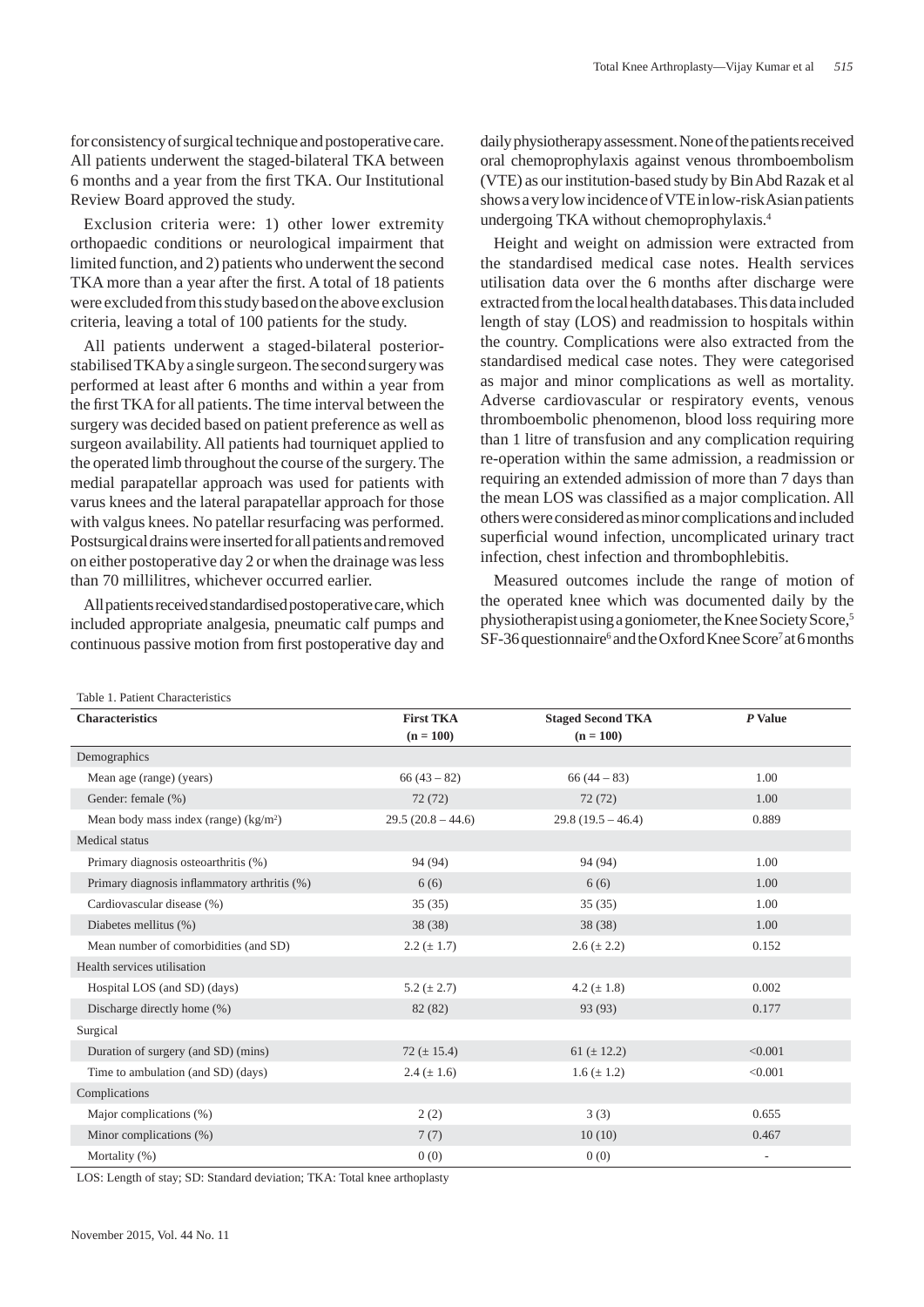|                                              | <b>First TKA</b><br>$(n = 100)$ | <b>Staged Second TKA</b><br>$(n = 100)$ | P Value |
|----------------------------------------------|---------------------------------|-----------------------------------------|---------|
| Mean range of motion (range) (degrees)       | $114(96-132)$                   | $115(97 - 133)$                         | 0.828   |
| Mean Knee Score (range)                      | $32(14-50)$                     | $35(17-53)$                             | 0.230   |
| Mean Function Score (range)                  | $47(27-67)$                     | $44(25-63)$                             | 0.381   |
| Mean Oxford Knee Questionnaire Score (range) | $38(30-46)$                     | $39(32-46)$                             | 0.718   |
| Mean SF-36 Physical Component Score (range)  | $32(11-53)$                     | $30(9-51)$                              | 0.502   |
| Mean SF-36 Mental Component Score (range)    | $50(19-71)$                     | $50(23-72)$                             | 0.814   |

Table 2. Preoperative Range of Motion and Outcome Scores

TKA: Total knee arthroplasty

and 2-year intervals. The patients were then stratified based on the chronology of the operated knee into 2 groups, the 'First TKA' group and the 'Staged second TKA' group. Differences in the range of motion and outcome scores were then compared between the 2 groups at 6 months and 2 years of follow-up for the respective knee. All statistical analyses were performed using Statistical Package for the Social Sciences Version 17. The Students' T-test was used to compare the means between the 2 groups.

#### **Results**

Table 1 shows the patient characteristics. There were 72 female and 28 male patients. The mean age of the patients

Table 3. Postoperative Range of Motion and Outcome Scores\*

in 94 patients whereas 6 patients were suffering from inflammatory arthritis. Duration of surgery was significantly shorter for the second TKA. Patients undergoing the second TKA also started ambulating earlier as compared to their first TKA and were hospitalised for a significantly shorter period of time. Of note, there were no significant differences in the complication rates as well as mortality. The mean time interval between the first TKA and second TKA was 7.4 months. There was no significant difference in the preoperative range of motion and outcome scores between the 2 knees (Table 2). Similarly, the postoperative range of motion and outcome scores at both 6 months and 2 years showed no significant difference (Table 3).

was 66 years. The primary diagnosis was osteoarthritis

| Table 5. I ostoperative Kange of Motion and Outcome Scores |                  |                          |         |  |  |  |
|------------------------------------------------------------|------------------|--------------------------|---------|--|--|--|
|                                                            | <b>First TKA</b> | <b>Staged Second TKA</b> | P Value |  |  |  |
|                                                            | $(n = 100)$      | $(n = 100)$              |         |  |  |  |
| Mean range of motion (range) (degrees)                     |                  |                          |         |  |  |  |
| 6 months                                                   | $112(98 - 126)$  | $112(97 - 125)$          | 1.00    |  |  |  |
| 2 years                                                    | $116(103 - 129)$ | $116(101 - 131)$         | 0.868   |  |  |  |
| Mean Knee Score (range)                                    |                  |                          |         |  |  |  |
| 6 months                                                   | $80(66-94)$      | $79(6-93)$               | 0.614   |  |  |  |
| 2 years                                                    | $84(75-93)$      | $84(75-93)$              | 0.973   |  |  |  |
| Mean Function Score (range)                                |                  |                          |         |  |  |  |
| 6 months                                                   | $57(37-77)$      | $58(38-78)$              | 0.724   |  |  |  |
| 2 years                                                    | $68(47-89)$      | $67(46-88)$              | 0.946   |  |  |  |
| Mean Oxford Knee Questionnaire Score (range)               |                  |                          |         |  |  |  |
| 6 months                                                   | $22(15-29)$      | $23(15-31)$              | 0.348   |  |  |  |
| 2 years                                                    | $20(13-27)$      | $20(13-27)$              | 1.00    |  |  |  |
| Mean SF-36 Physical Component Score (range)                |                  |                          |         |  |  |  |
| 6 months                                                   | $52(28-76)$      | $50(26-74)$              | 0.556   |  |  |  |
| 2 years                                                    | $60(36-84)$      | $61(38-84)$              | 0.764   |  |  |  |
| Mean SF-36 Mental Component Score (range)                  |                  |                          |         |  |  |  |
| 6 months                                                   | $80(61-99)$      | $78(60-96)$              | 0.446   |  |  |  |
| 2 years                                                    | $79(61 - 97)$    | $81(64-98)$              | 0.420   |  |  |  |

\* All scores are recorded with respect to the operated knee only. For example, the Mean Knee Score of 80 for the 'First TKA' group refers to the Mean Knee Score of the operated knees of patients undergoing the first TKA. The Mean Knee Score of 79 for the 'Staged Second TKA' group refers to the Mean Knee Score of the operated knees of patients undergoing the staged second TKA.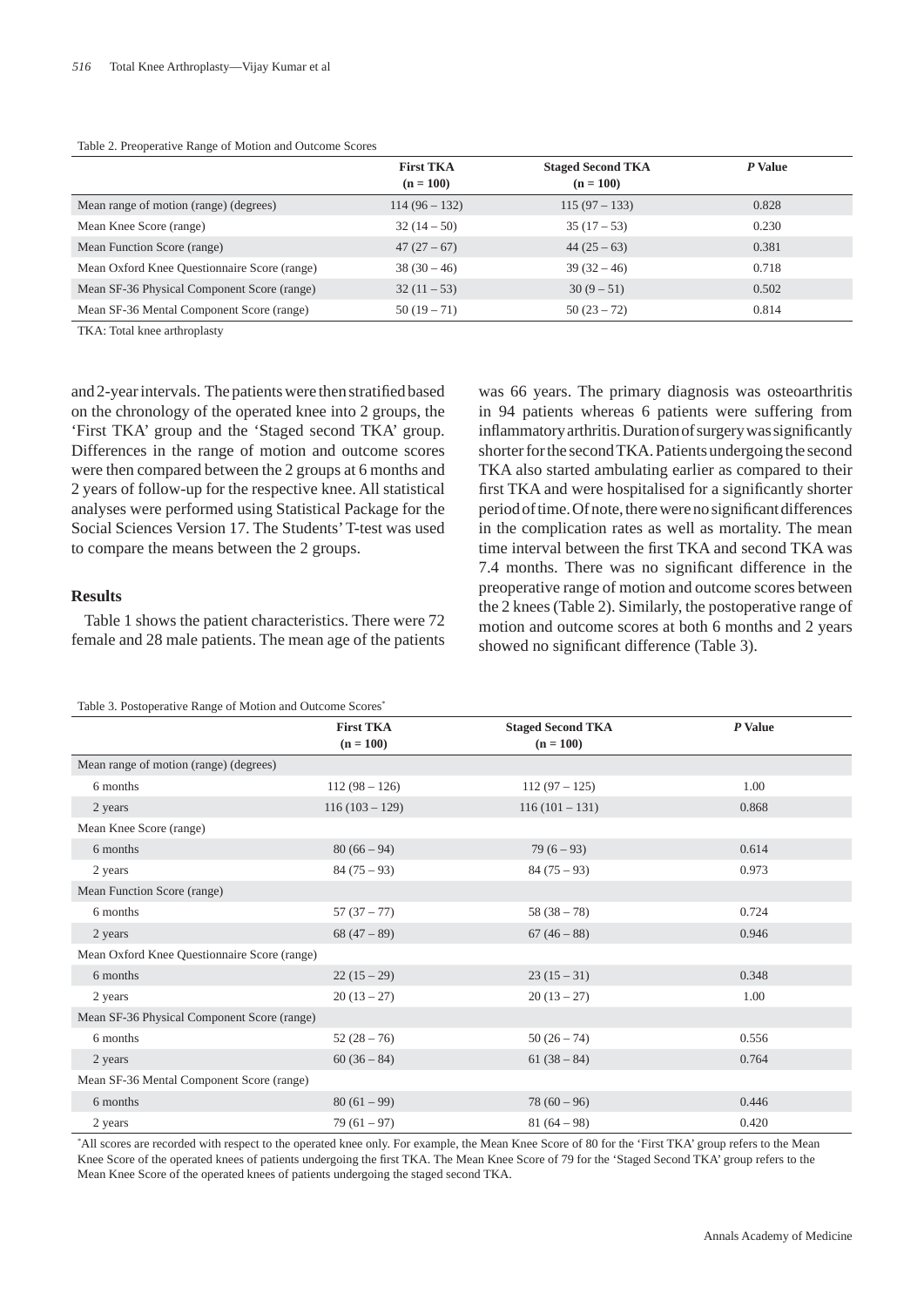# **Discussion**

Patients suffering from advanced osteoarthritis of the knees often require TKA for both knees for alleviation of symptoms. The options of surgery are simultaneous-bilateral and staged-bilateral TKA. Although a simultaneousbilateral TKA is equally successful as a staged-bilateral TKA in terms of outcome scores and implant survival,<sup>8,9</sup> it has been shown by various authors that a staged TKA is safer than a bilateral knee replacement done at the same sitting.10-15 However, Kim et al reported that the operative risk of staged-bilateral knee arthroplasty is underestimated in retrospective studies.16 Regardless of the controversy, patients who have been counselled for staged-bilateral TKA will wonder if the second TKA would fare as well as the first and may enquire on the ideal interval between the 2 surgeries.

There has been no study done in the Asian population comparing the outcome of the second TKA to the first in a staged-bilateral TKA setting. We asked if Asian patients undergoing staged-bilateral TKA had any difference in their short-term functional outcomes, comparing the first TKA to the second one. An accurate answer to this question would be important during preoperative counselling for patients undergoing staged-bilateral TKA.

Interestingly, the length of stay was significantly less for the second TKA as compared to the first. This could possibly be explained by the fact that the patients undergoing the second surgery already have the "experience" and know the postoperative protocol as well as the rehabilitation regimen. Another observation was that the time to ambulation was also less for the second knee compared to the first knee. In patients undergoing staged-bilateral TKA, the intuitive practice would be to operate on the more symptomatic knee first followed by the other knee. We postulate that at the time of the second TKA, patients were relatively asymptomatic on the contralateral knee. This would have an added benefit on postoperative rehabilitation. These patients are also more likely to be familiar with the postoperative rehabilitation protocols. Gabr et al also reported a better walking ability and reduced LOS following the second knee arthroplasty.17 Further to this, our study shows that the duration of surgery was significantly shorter for the second TKA. This is presumably due to the fact that the surgeon is already aware of the implant size used for the previously operated knee, which may have decreased the instrumentation time. We also found that there was no significant difference in the complication rates and mortality rates between the first and second TKA. Mangaleshkar et al also reported zero mortality in the staged-bilateral TKA group as compared to the simultaneous-bilateral TKA group.<sup>18</sup> In their study, they compared 54 patients who had simultaneous-bilateral TKA with 34 patients who had staged-bilateral TKA. Four patients

who had simultaneous-bilateral TKA died in the immediate postoperative period while no deaths were observed in the staged-bilateral group. Hence, they concluded that a staged operation appears to be safer than simultaneous-bilateral TKA. Similarly, Meehan et al reported a higher incidence of cardiovascular complications in patients undergoing simultaneous-bilateral TKA.<sup>11</sup> In their comparative study of 11,445 simultaneous-bilateral TKA to 23,715 stagedbilateral TKA, patients who underwent simultaneousbilateral TKA had a significantly higher adjusted odds ratio (OR) of myocardial infarction (OR  $= 1.6$ , 95% confidence interval [CI], 1.2 to 2.2) and of pulmonary embolism  $(OR = 1.4, 95\% \text{ CI}, 1.1 \text{ to } 1.8)$  compared to patients who planned to undergo staged-bilateral TKA. The unadjusted 30-day incidence of death or a coronary event was 3.2 events per thousand patients higher after simultaneousbilateral TKA than after staged-bilateral TKA. We could not find any current literature comparing complication and mortality rates between the first and second TKA in patients undergoing staged-bilateral TKA.

In answering our primary question, our findings leads us to conclude that there are no differences in the short-term outcomes between the first and second surgeries in Asian patients undergoing staged-bilateral TKA. This is supported by the findings of Vulcano et al in a recent study.<sup>19</sup> Ritter et al however, found that patients undergoing staged-bilateral TKA had significantly lower Knee Society scores than the simultaneous bilateral group across all postoperative timeintervals.10 However, this could be due to lower preoperative Knee Society scores of the patients who underwent stagedbilateral TKA as it has been well established in current literature that preoperative scores are a strong determinant of postoperative outcomes.20,21 Controversy will continue to exist with regards to comparison of outcomes, as each centre would have its own set of criteria for risk stratification and patient selection. This makes comparison of studies difficult. From our study, it can be said that one should not recommend staged-bilateral over simultaneous-bilateral (or vice versa) based on short-term outcomes.

Although our study did not analyse the impact of time interval between the 2 surgeries on outcomes due to the relatively small numbers, we have to acknowledge that much controversy still exists with regards to the ideal interval between the 2 TKAs in patients undergoing staged-bilateral TKA. There is also a lack of literature surrounding this topic. Some authors have suggested an interval of as short as 5 to 7 days to be safe.<sup>22,23</sup> There are very few studies to date that have evaluated the time interval between surgeries with regards to outcomes and this is a potential area of further study.

There were several limitations to this study. This study is retrospective in nature, which limits the number of outcome